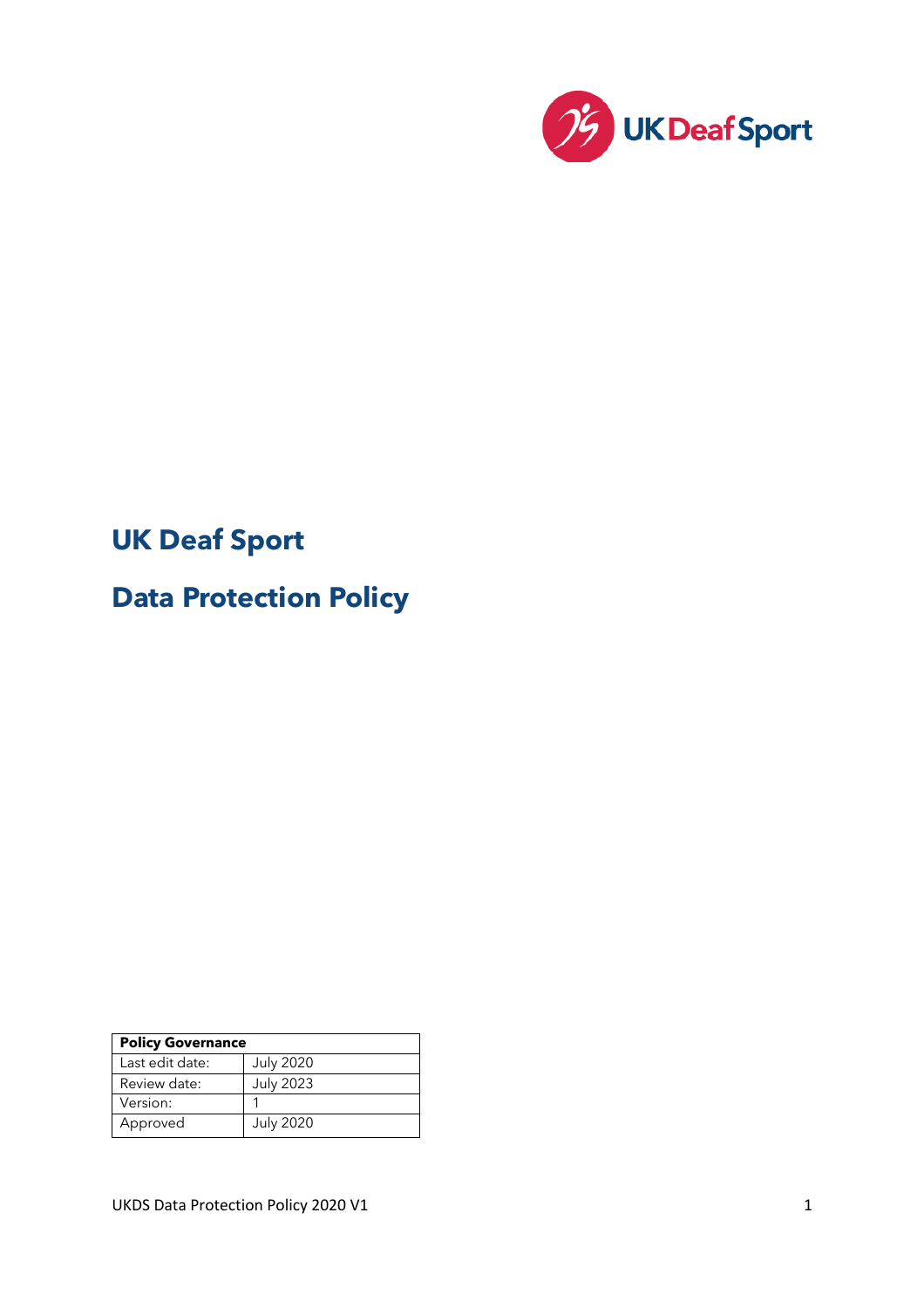#### **Contents**

- **1. General Principles**
- **2. Data Protection Act**
- **3. Definitions**
- **4. Requirements and responsibilities**
- **5. Employee records**
- **6. Data Security**
- **7. Monitoring and review**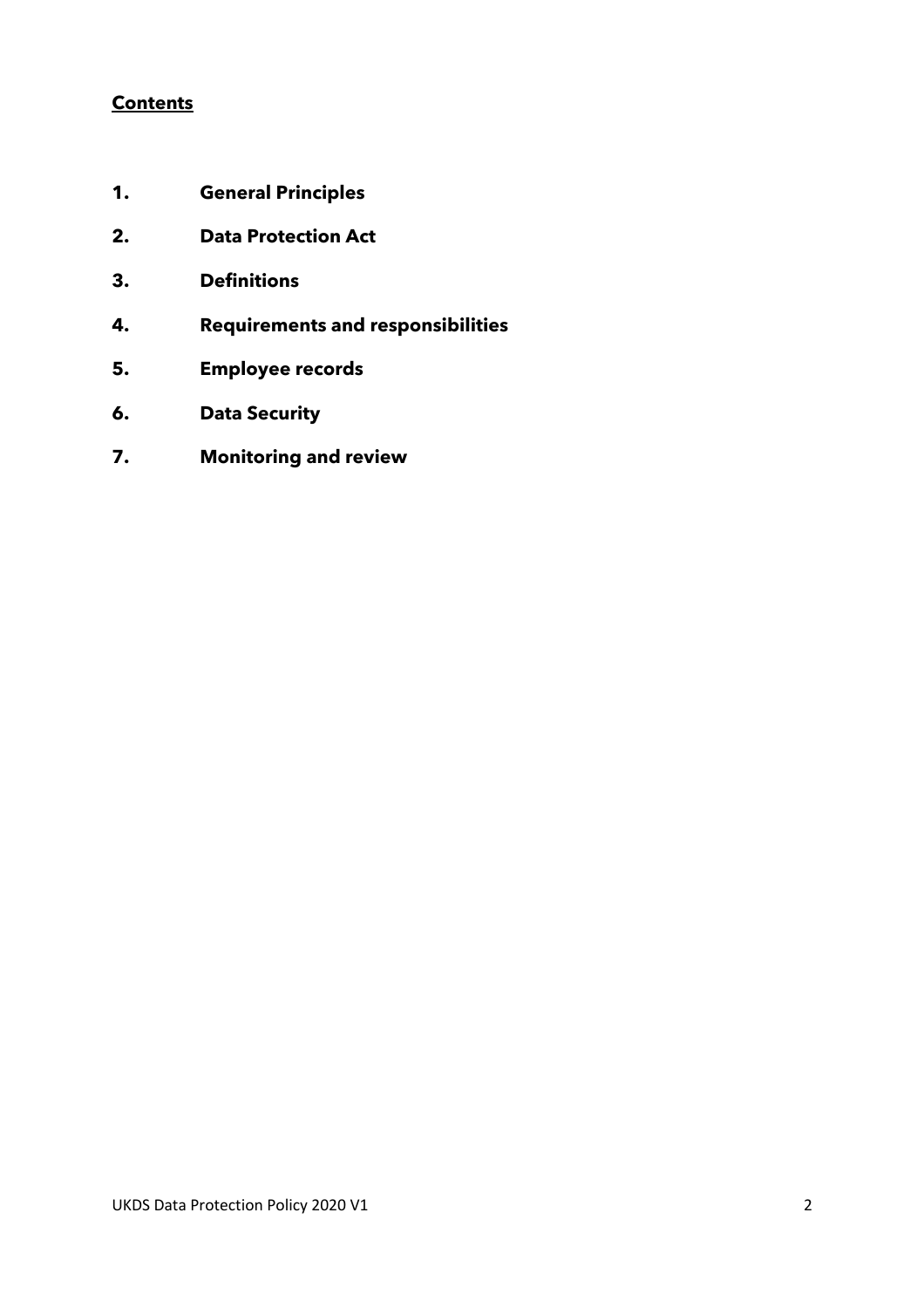## **1. General Principles**

This policy defines UK Deaf Sport's (hereafter referred to as UKDS throughout this document) policy in respect of obtaining, storing and using personal information relating to its employees and other stakeholders. It is not contractual but indicates how UKDS intends to meet its legal responsibilities for data protection.

We are required to maintain certain personal data about individuals for the purposes of satisfying our operational and legal obligations. We regard the lawful and correct treatment of personal information as important to the success of the organisation and to maintaining confidence between those with whom we deal and ourselves. To this end we fully endorse and adhere to the principles of data protection as set out in the Data Protection Act 1998.

The types of personal data that we may process include information about current, past and prospective employees, workers, volunteers including trustees and contractors; participants and members; suppliers and other organisations with whom we have dealings.

This policy applies to all employees, workers, volunteers including trustees and contractors who handle personal data, whether this relates to their colleagues, participants, members or anyone else. A copy will also be given to any third parties to whom we outsource any data processing or storage.

### **2. Data Protection Act**

The Data Protection Act (DPA) lays down conditions for the processing of any personal data and makes a distinction between "personal data" and "sensitive personal data" (see Definitions, below).

We endorse and adhere to the eight Principles which are summarised as follows.

Data must:

- be processed fairly and lawfully and shall not be processed unless specific conditions are met
- be obtained only for a specified and lawful purpose and shall not be processed in any manner incompatible with that purpose
- be adequate, relevant, and not excessive for those purposes
- be accurate and, where necessary, kept up to date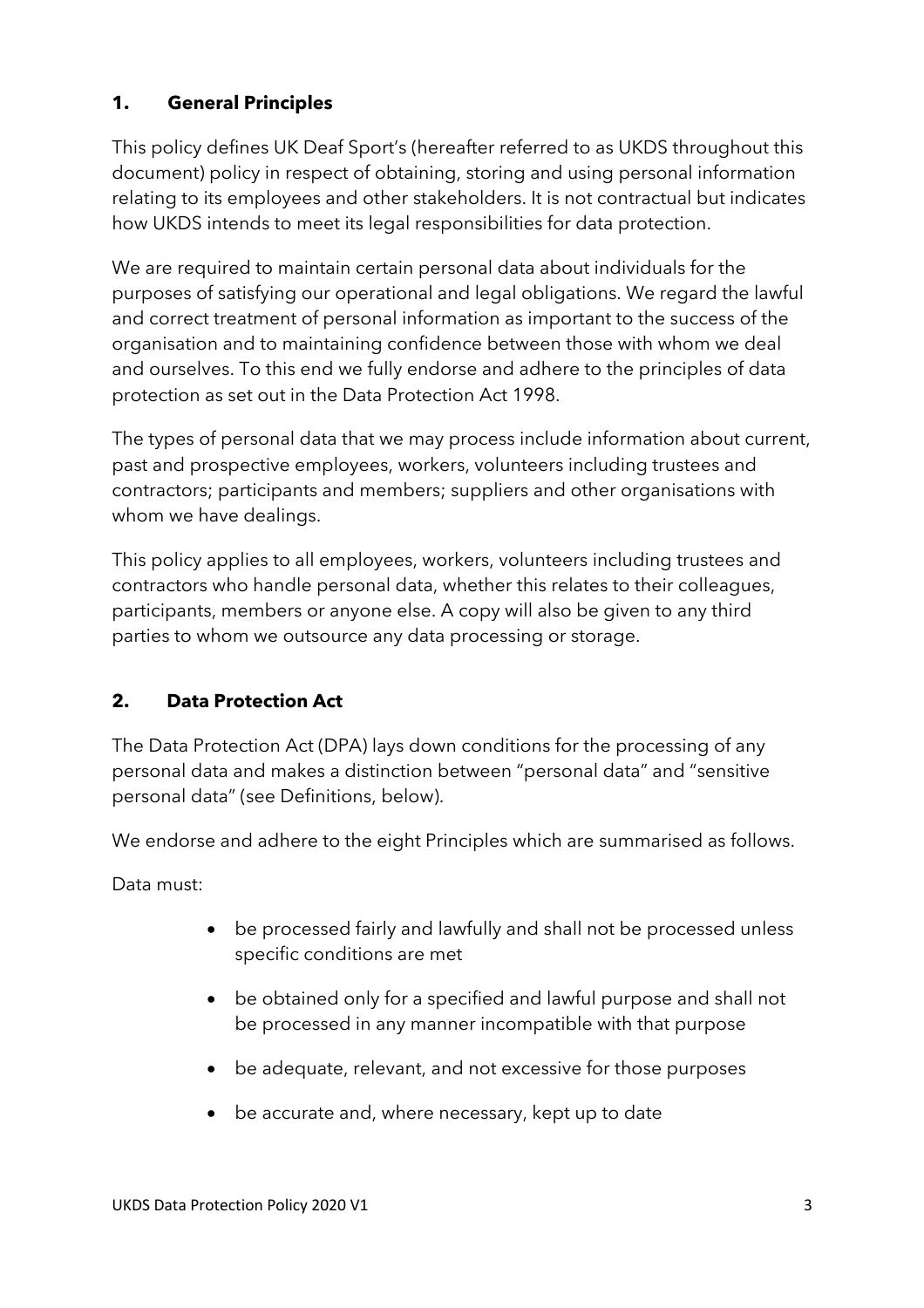- only be kept for as long as is necessary for the purpose(s) for which it was obtained
- be processed in accordance with the rights of data subjects under the Act
- be kept secure from unauthorised or unlawful processing of personal data and protected against accidental loss, destruction or damage to personal data by using the appropriate technical and organisational measure
- not be transferred to a country or territory outside the EEA unless that country or territory ensures an adequate level of protection for the rights and freedoms of data subjects in relation to the processing of personal data.

These principles apply to obtaining, handling, processing, transportation, and storage of personal data. Employees and agents of UKDS who obtain, handle, process, transport, and store personal data for us must always adhere to these principles.

UKDS will, through appropriate management and strict application of criteria and controls:

- Observe fully the conditions regarding the fair collection and use of personal information
- Specify the purposes for which information is used
- Collect and process appropriate information only to the extent that it is needed to fulfil our operational needs or to comply with any legal requirements
- Endeavour to ensure the quality of the information used
- Ensure that information is held for no longer than necessary
- Ensure that the rights of people about whom information is held can be fully exercised under the Act i.e. the right to be informed that processing is being undertaken, to access one's personal information, to prevent processing in certain circumstances and to correct, rectify, block or erase information that is regarded as wrong information
- Always endeavour to safeguard personal information by physical and technical means (i.e. keeping paper files and other records or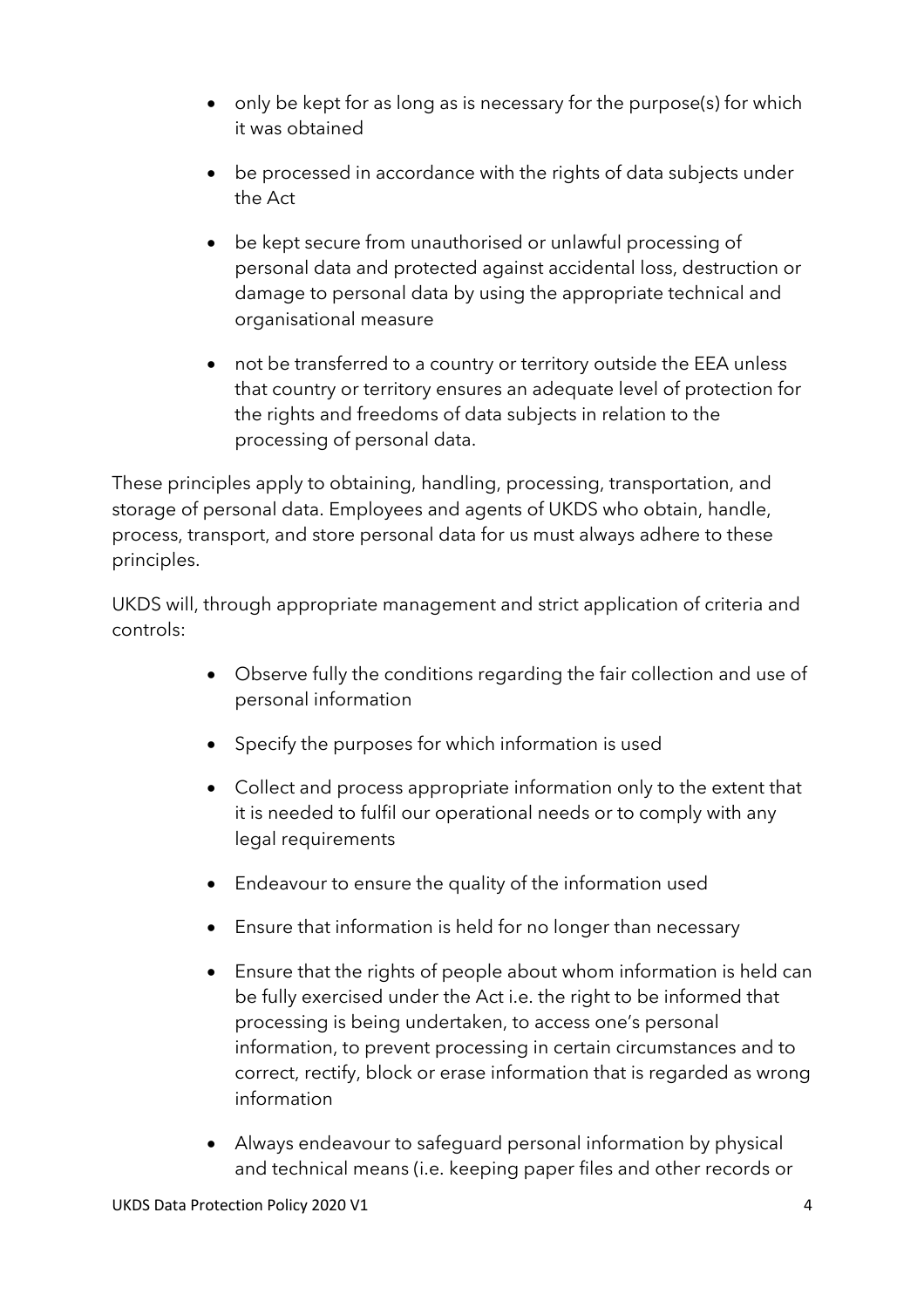documents containing personal/sensitive data in a secure environment; protecting personal data held on computers and systems by using secure passwords etc)

• Ensure that personal information is not transferred without suitable safeguards.

The Executive Director has overall responsibility for the management of Data Protection. However, all employees and stakeholders of UK Deaf Sport and agencies and consultancies contracted to carry out work for it are required to abide by the requirements set out in this Policy. All those who manage and handle personal information are to understand that they are contractually responsible for following good data protection practice.

## **3. Definitions**

## 3.1 Personal Data

This is data which relates to a living individual who can be identified from that data, or that data and other information which is in the possession of or is likely to come into the possession of, the data controller, and includes any expression of opinion about the individual and any indication of the intentions of the data controller or any other person in respect of the individual.

### 3.2 Sensitive Personal Data

Categories of personal data consist of details regarding an individual's racial or ethnic origin; political opinions; religious or other beliefs; membership of a trade union; physical or mental health or condition; sexual life; or criminal proceedings or convictions. This will also include register of ICSD numbers and UKDS membership data.

### **4. Requirements and responsibilities**

All personal data will be processed in accordance with the principles of the DPA. Only data to which UKDS is legally entitled to will be obtained and, unless selfevident, the data subject will be advised of the purpose for which it is required.

Sensitive personal data will only be obtained if it is necessary for UKDS to comply with any legal requirements and / or to fulfil any legal obligations it has in connection with the employment of individuals.

Personal data will be obtained and processed only for limited purposes and not in any manner incompatible with those purposes. The extent of personal data obtained and processed will be adequate, relevant and not excessive for the required purposes.

UKDS Data Protection Policy 2020 V1 5 and 2020 V1 5 and 2020 V1 5 and 2020 V1 5 and 2020 V1 5 and 2020 V1 5 and 2020 V1 5 and 2020 V1 5 and 2020 V1 6 and 2020 V1 6 and 2020 V1 6 and 2020 V1 6 and 2020 V1 6 and 2020 V1 6 an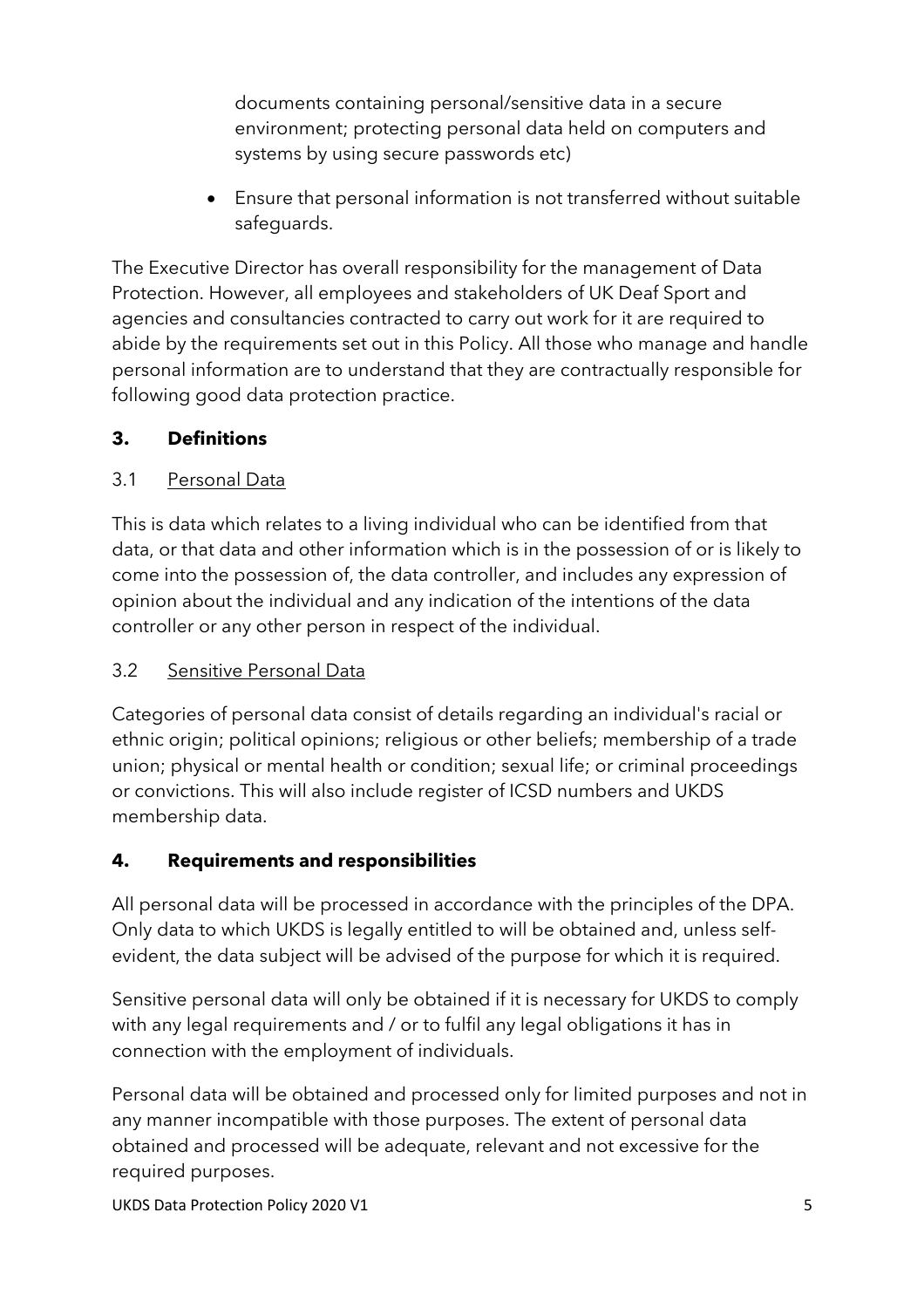Personal data will be kept up to date, where necessary, and kept for no longer than is necessary for the purpose for which it was obtained. Personal data will be processed in line with data subjects' rights under current legislation. This includes the entitlement, on written request, to see their personal or sensitive personal data held by UKDS on computer or other electronic systems. UKDS may charge a sum, no greater than the statutory maximum, for supplying information under a subject access request. Any person who wishes to exercise this right should make their written request to the Executive Director. We aim to comply with requests for access to personal information as quickly as possible but will ensure that this is provided within 40 days of a receipt of a request, unless there is good reason for delay.

If personal details are inaccurate, they will be amended upon request.

If, by providing this information we would have to disclose information relating to or identifying a third party, we will only do so provided the third party gives consent, otherwise we may edit the data to remove the identity of the third party.

Unless we are under a legal obligation to release data, or the individual has given us permission, personal information will only be released to whom it relates. Information must under no circumstances be sent outside of the UK without the prior permission of the Executive Director.

Measures will be taken to ensure, as far as is reasonably practicable, security and confidentiality in obtaining, handling, storing and disposal of personal data.

All employees are responsible for ensuring that, if as part of their responsibilities, they collect information about other people, they comply with this policy. Employees are reminded that the DPA does not just apply to records relating to our employees but also to any participant or member file/records. Information stored should therefore be reviewed regularly to ensure it is accurate and up to date. All documents, whether handwritten or stored in emails (current or deleted) are potentially disclosable in the event of a request from an employee or participant/member.

## **5. Employee records**

We hold personal information about all employees as part of our general employee records. This includes address and contact details, age, date of birth, employment application details, employment history with UKDS, marital status/civil partnership, details of salary and benefits, bank details, performance appraisals, records relating to holiday, sickness and other leave, working hours and other management records. We may receive and/or retain this information in various forms.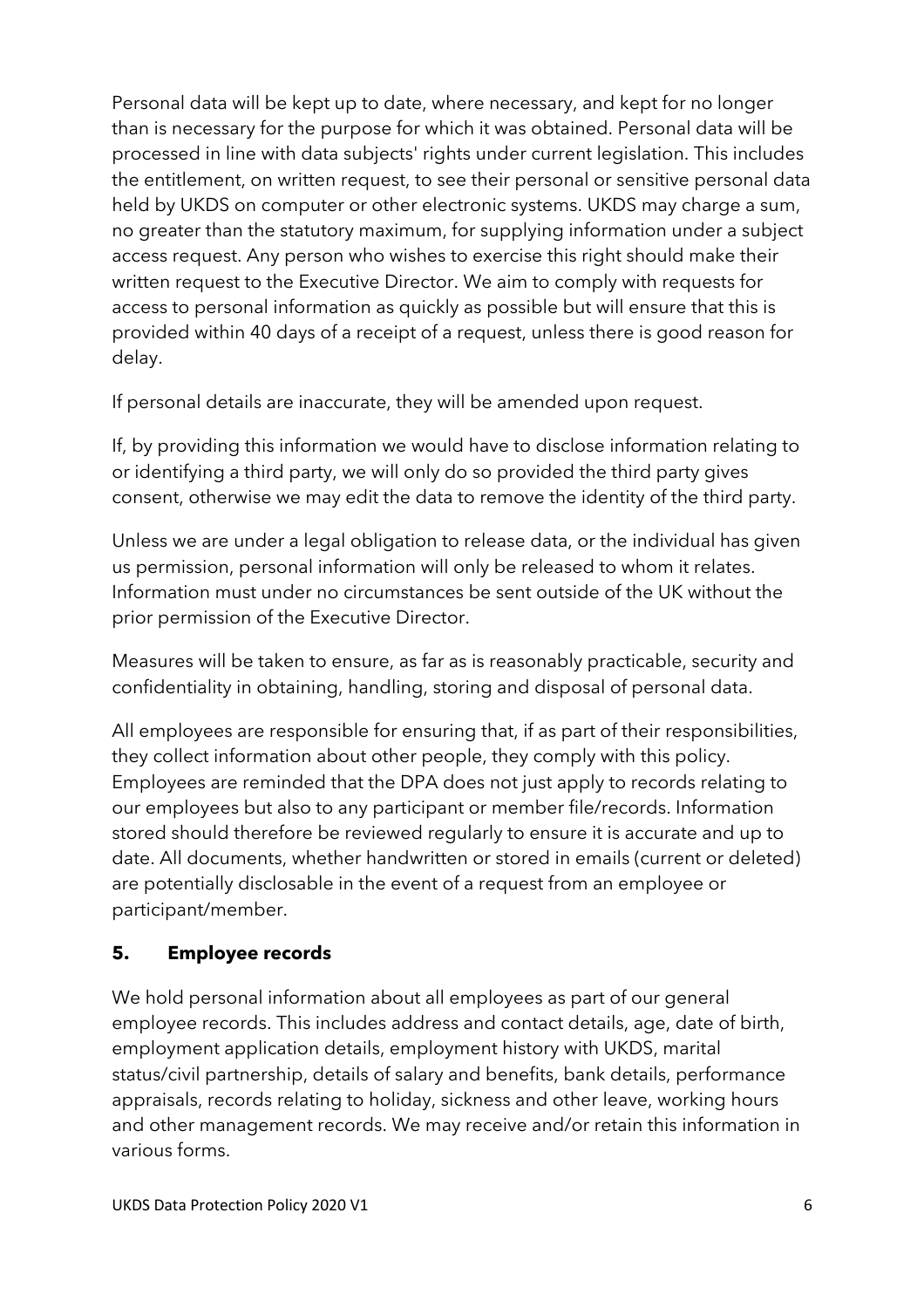This information is used for a variety of administration and management purposes, including payroll administration, complying with record keeping, facilitating the management of work and employees and other legal obligations.

We also process information relating to employees' health, some of which may fall under the definition of "sensitive personal data". This includes records of sickness absence and medical certificates, DSE assessment and any other medical reports. This information is used to administer company and Statutory sick pay, monitor and manage sickness absence and comply with our obligations under health and safety legislation and Working Time Regulations, as appropriate.

Our contracts of employment require the consent of employees to the processing of personal data for the purposes of administration, management and employment.

All employees are responsible for checking that any personal data they provide to us is accurate and up to date, and to inform us of any changes to information previously provided e.g., change of address.

## **6. Data Security**

No hard copy personnel files are kept. All records are stored electronically has appropriate levels of authorisation which prevent unauthorised access.

UKDS Managers have access to the personnel records of the employees that directly report to them, but not to files of other employees. Managers may retain their own copies of 1:1 notes or informal discussions with their employees but must not retain their own copies of personal data.

All employees and workers are responsible for ensuring that any personal data that they hold is stored securely and that personal information is not disclosed either orally or in writing or otherwise to any unauthorised third party.

Information that discloses personal information, including references, will not be provided to any third party without the data subject's prior authority unless it is required or permitted by law, such as the Police, HMRC, Contributions Agency or similar.

Third party processors, such as our outsourced payroll, will be required to provide sufficient guarantees for their data security measures and compliance with them.

We will not collect data that is simply "nice to have" nor use data for any purpose other than what it was provided for originally.

Information that is already in the public domain is exempt from the Act. This includes, e.g., brochures and other sales and marketing aids. Any individual who

UKDS Data Protection Policy 2020 V1 7